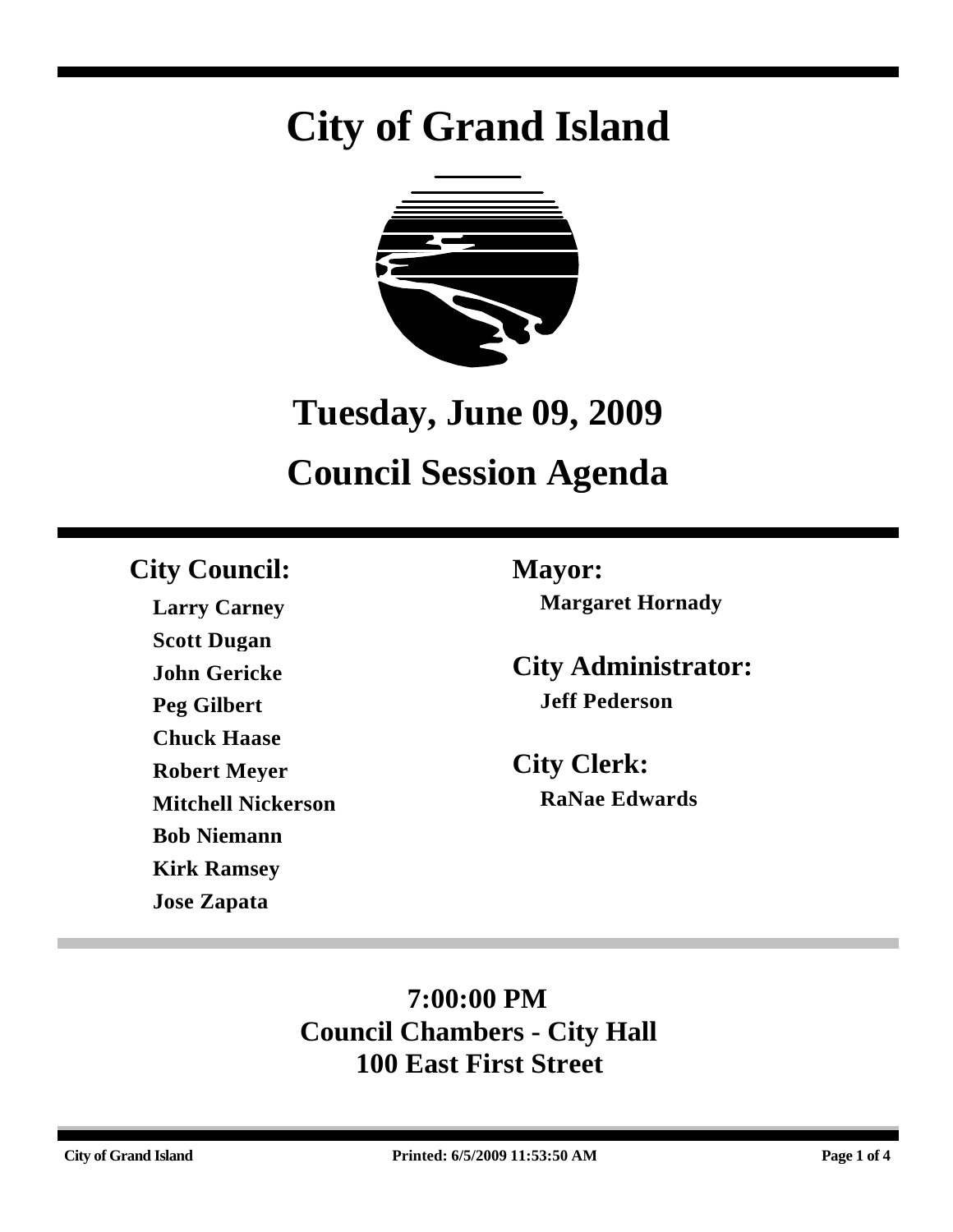#### **Call to Order**

**This is an open meeting of the Grand Island City Council. The City of Grand Island abides by the Open Meetings Act in conducting business. A copy of the Open Meetings Act is displayed in the back of this room as required by state law.**

**The City Council may vote to go into Closed Session on any agenda item as allowed by state law.**

#### **Invocation**

**Pledge of Allegiance**

**Roll Call**

#### **A - SUBMITTAL OF REQUESTS FOR FUTURE ITEMS**

**Individuals who have appropriate items for City Council consideration should complete the Request for Future Agenda Items form located at the Information Booth. If the issue can be handled administratively without Council action, notification will be provided. If the item is scheduled for a meeting or study session, notification of the date will be given.**

#### **B - RESERVE TIME TO SPEAK ON AGENDA ITEMS**

**This is an opportunity for individuals wishing to provide input on any of tonight's agenda items to reserve time to speak. Please come forward, state your name and address, and the Agenda topic on which you will be speaking.**

#### **MAYOR COMMUNICATION**

**This is an opportunity for the Mayor to comment on current events, activities, and issues of interest to the community.**

#### **C - PRESENTATIONS AND PROCLAMATIONS**

**C1 Presentation from Hastings Economic Development Corporation**

#### **E - PUBLIC HEARINGS**

- **E1 Public Hearing on Request from Richard Milton dba Milton Motel LLC for a Conditional Use Permit for Construction of a Recreational Vehicle Camper Site Located at 3201 South Locust Street**
- **E2 Public Hearing on Request from Holland Basham Architects for a Conditional Use Permit for a Mosaic Group Home Located at 1517 and 1523 Hope Street**
- **E3 Public Hearing on Application for Edward Byrne Memorial Justice Assistance**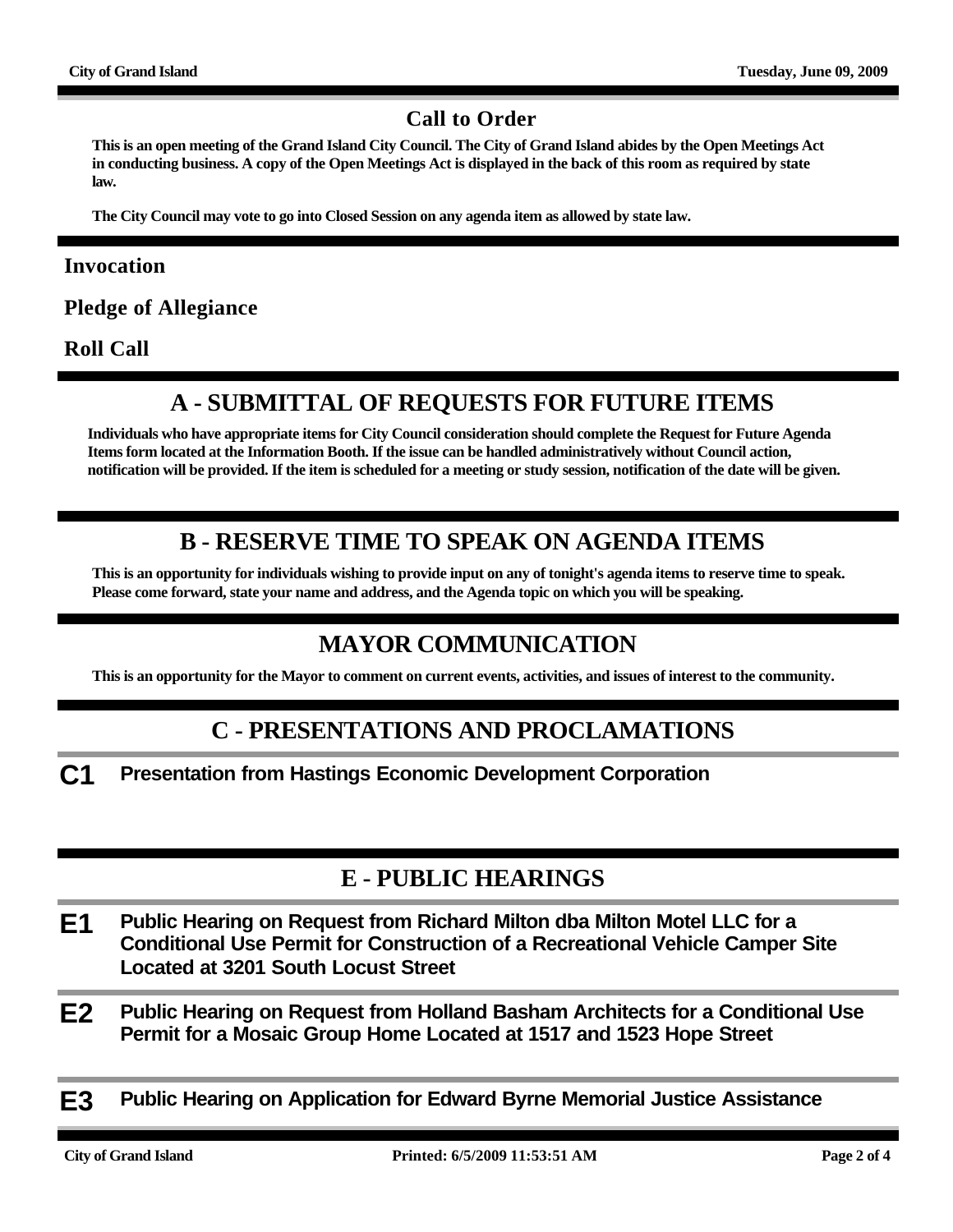**Grant (JAG) 2009**

*Are there any items the council would like removed from the consent agenda?*

#### **G - CONSENT AGENDA**

**G1 Approving Minutes of May 26, 2009 City Council Regular Meeting**

- **G2 Approving Minutes of June 1 and 2, 2009 City Council Special Study Session (Goal Retreat)**
- **G3 #2009-126 Approving Bid Award Burdick Cooling Tower Fire Protection**
- **G4 #2009-127 Approving Pilot Study Agreement for Radionuclide Testing between the City of Grand Island and Water Remediation Technology**
- **G5 #2009-128 Approving Small Government Enterprise License Agreement from Environmental Systems Research Institute (ESRI)**
- **G6 #2009-129 Approving Application for Edward Byrne Memorial Justice Assistance Grant (JAG) 2009**
- **G7 #2009-130 Approving Setting Board of Equalization Hearing to Determine Benefits - 2008 Weed/Nuisance Abatement Program**
- **G8 #2009-131 Approving Amendment No. 3 to the Agreement with Kirkham Michael for Engineering Consulting Services for Storm Sewer Design Relative to the Wasmer Detention Cell**
- **G9 #2009-132 Approving Addendum Number 2 to the Agreement with Black & Veatch for the Design of an Anaerobic Digestion System to Purchase Software for Waste Water Financial Modeling**
- **G10 #2009-133 Approving Final Waste Water Cost of Service Based Rate Study Report**